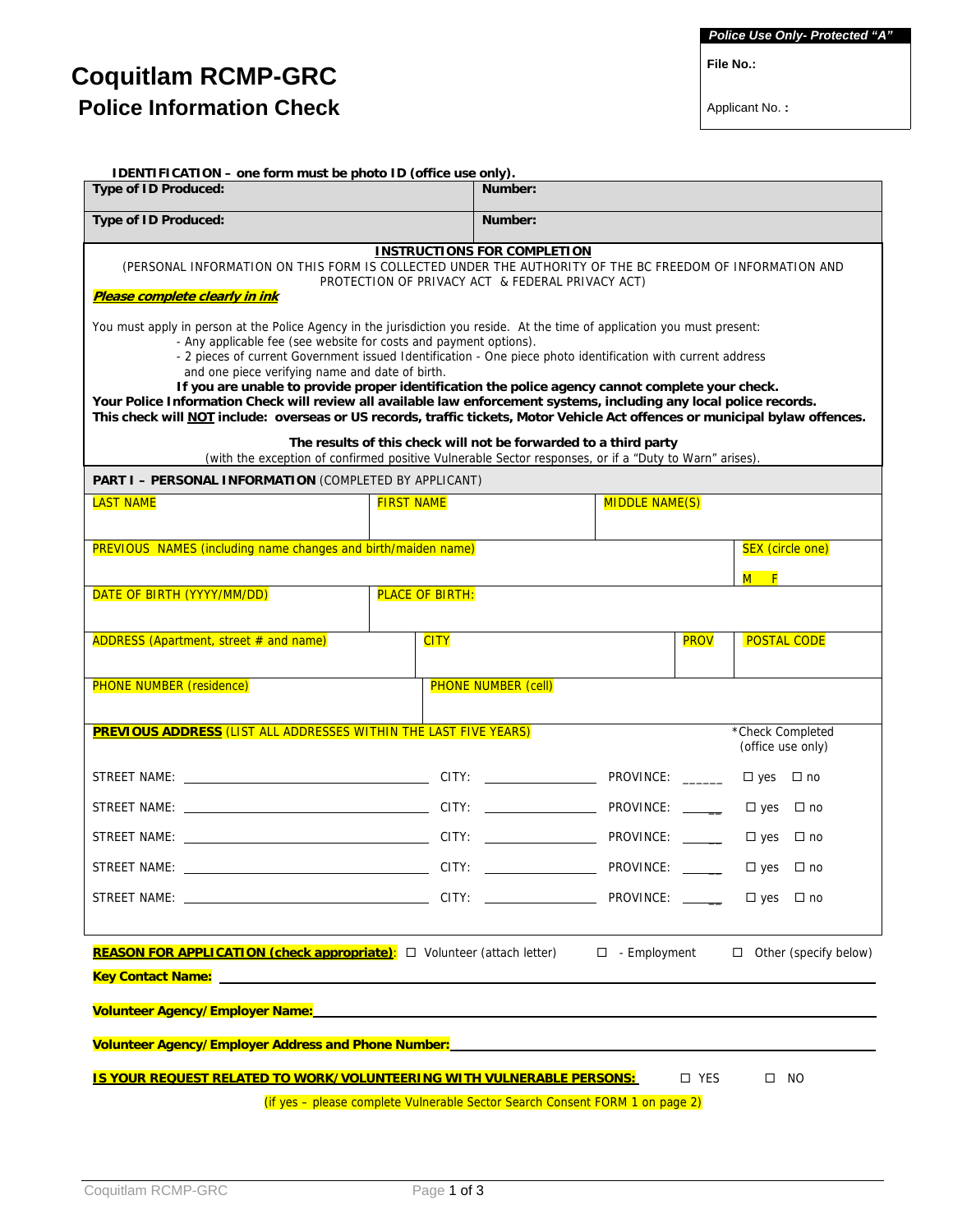## **VULNERABLE SECTOR APPLICANTS:**

#### **FORM 1 – CONSENT FOR A CRIMINAL RECORD CHECK FOR A SEXUAL OFFENCE FOR WHICH A PARDON HAS BEEN GRANTED OR ISSUED**

This form is to be used by a person applying for a position with a person or organization responsible for the well-being of one or more children or vulnerable persons, if the position is a position of authority or trust relative to those children or vulnerable persons and the applicant wishes to consent to a search being made in criminal conviction records to determine if the applicant has been convicted of a sexual offence listed in the schedule to the Criminal Records Act and has been pardoned.

#### **Reason for Consent:**

I am an applicant for a paid or volunteer position with a person or organization responsible for the well-being of one or more children or vulnerable person(s).

Description of the paid or volunteer position (what you will be doing):

 **\_\_\_\_\_** 

 $\mathcal{L}=\{1,2,3,4,5\}$  , we can assume that the contribution of  $\mathcal{L}=\{1,2,3,4,5\}$ 

Provide details regarding the children or vulnerable person(s) (what ages, type of client(s) you will be in authority over):

**Consent: I consent to a search being made in the automated criminal records retrieval system maintained by the Royal Canadian Mounted Police to determine if I have been convicted of, and been granted a pardon for, any of the sexual offences that are listed in the schedule to the Criminal Records Act. I understand that as a result of giving this consent, if I am suspected of being the person named in a criminal record for one of the sexual offences listed in the schedule to the Criminal Records Act in respect of which a pardon was granted or issued, that record may be provided by the Commissioner of the Royal Canadian Mounted Police to the Minister of Public Safety of Canada, who may then disclose all or part of the information contained in that record to a police force or other authorized body. That police force or authorized body will then disclose the information to me. If I further consent in writing to disclosure of that information to the person or organization referred to above that requested the verification, that information will be disclosed to that person or organization.** 

\_\_\_\_\_\_\_\_\_\_\_\_\_\_\_\_\_\_\_\_\_\_\_\_\_\_\_\_\_\_\_\_\_\_\_\_\_\_\_\_\_\_\_\_\_\_\_\_\_\_\_\_\_\_\_\_\_\_\_\_\_\_\_\_\_\_\_\_\_\_\_\_\_\_\_\_\_\_\_\_\_\_\_\_\_\_\_\_\_\_\_\_\_\_\_\_\_\_\_\_\_\_

**Signature of Applicant** 

**Date Signed** 

 **\_\_\_\_\_** 

## **DECLARATION OF A CRIMINAL RECORD (if applicable) – Completed by Applicant**

By declaring any offences of which you have been convicted, your criminal convictions record can be confirmed without needing to submit your fingerprints for verification of your identity and the processing delay that this causes.

- **Please list below** all offences of which a judge has convicted you (whether indictable or summary) and specifically identify the offence, date you were convicted, and place where the offence was committed.
- Do Not disclose convictions for which you have received a pardon pursuant to the Criminal Records Act, or charges that were dismissed, stayed, or resulted in absolute or conditional discharges.
- **Do Not** disclose offence convictions where you were found guilty of an offence committed while you were a "young person" (younger than eighteen years), pursuant to the Youth Criminal Justice Act.

| <b>Date of Conviction</b> | <b>Nature of Offence</b> | Location/Jurisdiction |
|---------------------------|--------------------------|-----------------------|
|                           |                          |                       |
|                           |                          |                       |
|                           |                          |                       |
|                           |                          |                       |
|                           |                          |                       |
|                           |                          |                       |
|                           |                          |                       |

**Signature of Applicant**